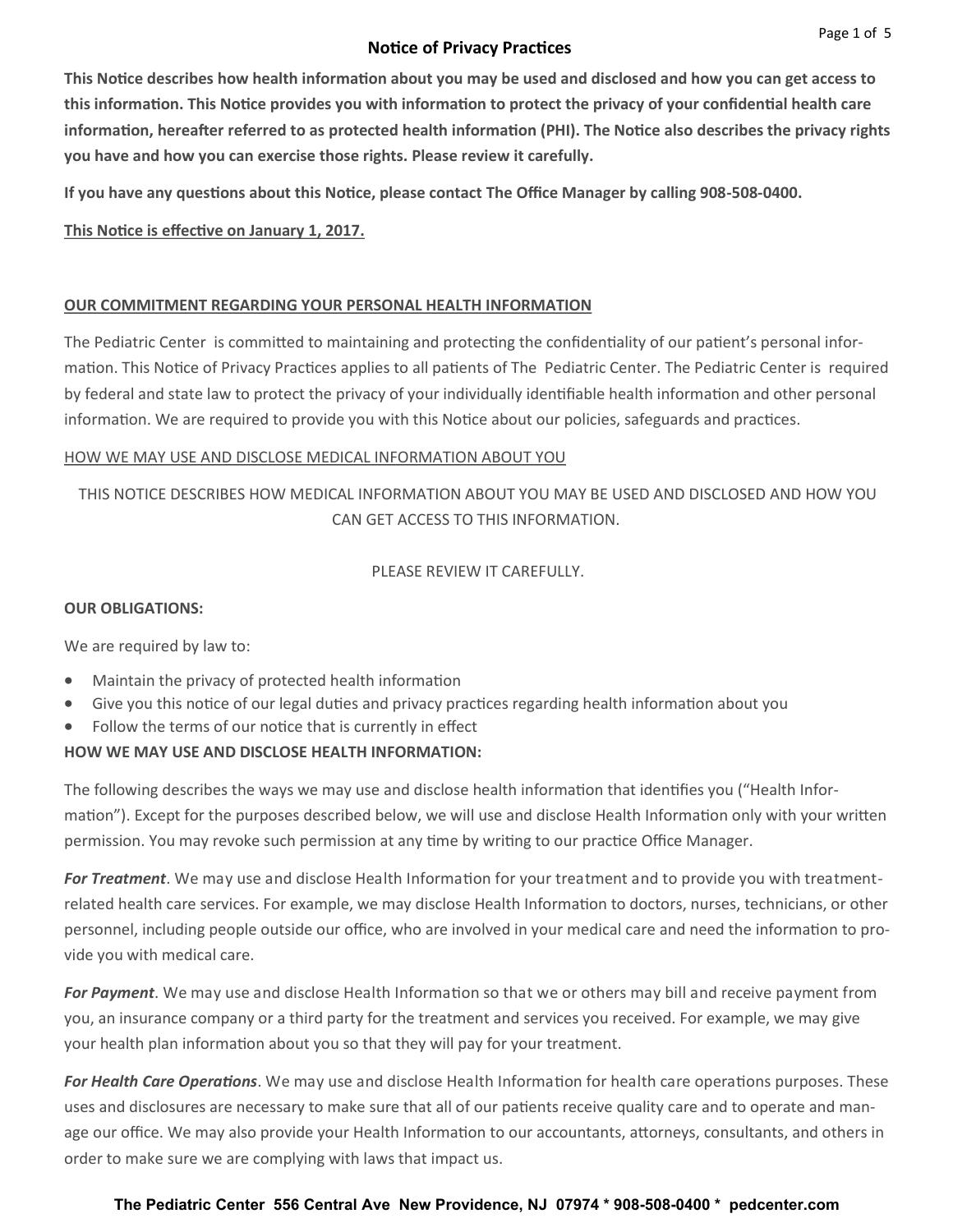*Individuals Involved in Your Care or Payment for Your Care*. When appropriate, we may share Health Information with a person who is involved in your child's medical care or payment for you're their care, such as your family or a close friend. This in accordance to your permission on our Patient Consent For Use agreement.

*Research*. Under certain circumstances, we may use and disclose Health Information for research. For example, a research project may involve comparing the health of patients who received one treatment to those who received another, for the same condition. Before we use or disclose Health Information for research, the project will go through a special approval process. Even without special approval, we may permit researchers to look at records to help them identify patients who may be included in their research project or for other similar purposes, as long as they do not remove or take a copy of any Health Information.

#### **SPECIAL SITUATIONS:**

*As Required by Law*. We will disclose Health Information when required to do so by international, federal, state or local law.

*To Avert a Serious Threat to Health or Safety*. We may use and disclose Health Information when necessary to prevent a serious threat to your child's health and safety or the health and safety of the public or another person. Disclosures, however, will be made only to someone who may be able to help prevent the threat.

*Business Associates*. We may disclose Health Information to our business associates that perform functions on our behalf or provide us with services if the information is necessary for such functions or services. For example, we may use another company to perform billing services on our behalf. All of our business associates are obligated to protect the privacy of your information and are not allowed to use or disclose any information other than as specified in our contract with them.

*Public Health Risks*. We may disclose Health Information for public health activities. These activities generally include disclosures to prevent or control disease, injury or disability; report births and deaths; report child abuse or neglect; report reactions to medications or problems with products; notify people of recalls of products they may be using; a person who may have been exposed to a disease or may be at risk for contracting or spreading a disease or condition; and the appropriate government authority if we believe a patient has been the victim of abuse, neglect or domestic violence. We will only make this disclosure if you agree or when required or authorized by law.

*Health Oversight Activities*. We may disclose Health Information to a health oversight agency for activities authorized by law. These oversight activities include, for example, audits, investigations, inspections, and licensure. These activities are necessary for the government to monitor the health care system, government programs, and compliance with civil rights laws.

*Data Breach Notification Purposes.* We may use or disclose your Protected Health Information to provide legally required notices of unauthorized access to or disclosure of your health information.

*Lawsuits and Disputes*. If you are involved in a lawsuit or a dispute, we may disclose Health Information in response to a court or administrative order. We also may disclose Health Information in response to a subpoena, discovery request, or other lawful process by someone else involved in the dispute, but only if efforts have been made to tell you about the request or to obtain an order protecting the information requested.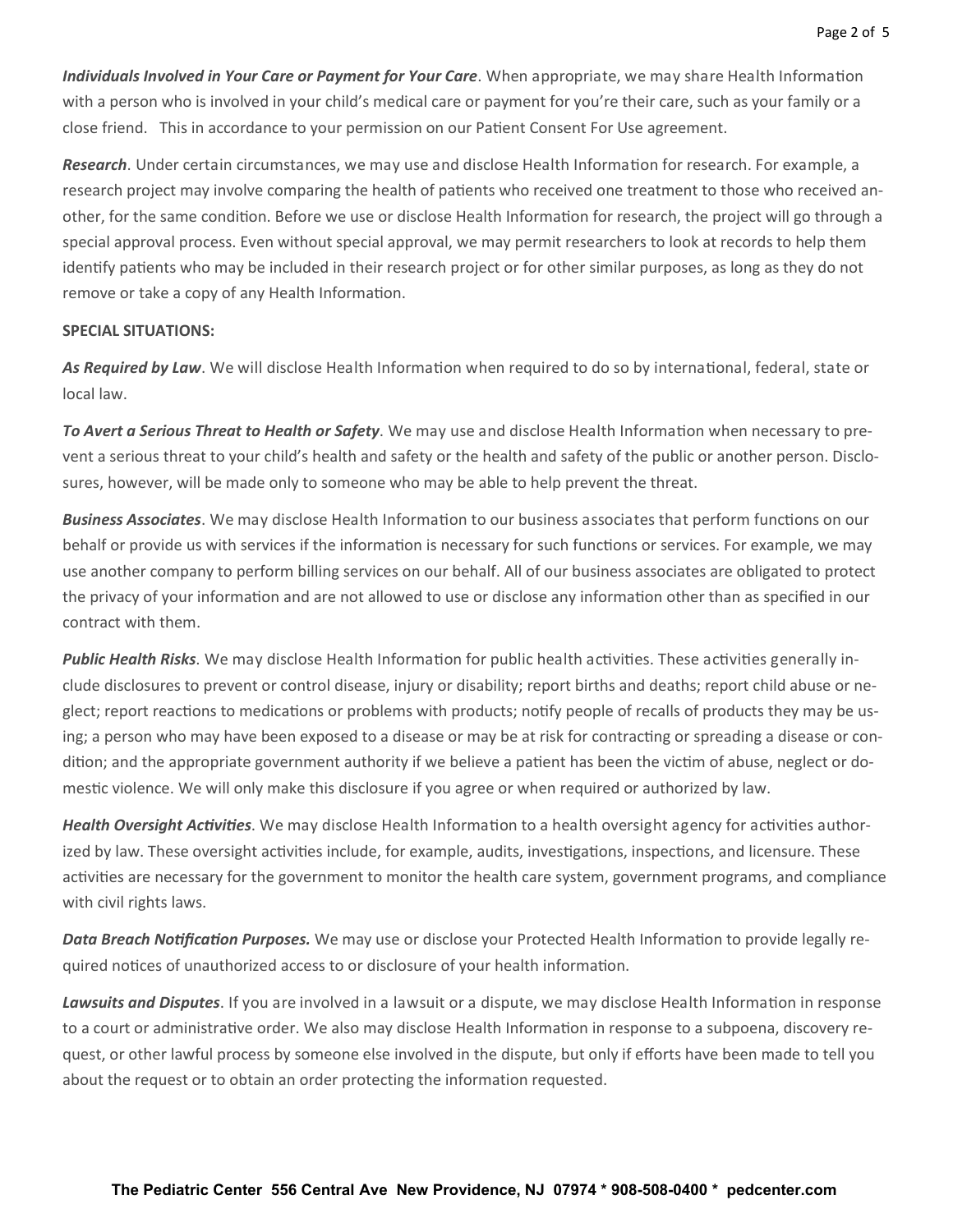*Law Enforcement*. We may release Health Information if asked by a law enforcement official if the information is: (1) in response to a court order, subpoena, warrant, summons or similar process; (2) limited information to identify or locate a suspect, fugitive, material witness, or missing person; (3) about the victim of a crime even if, under certain very limited circumstances, we are unable to obtain the person's agreement; (4) about a death we believe may be the result of criminal conduct; (5) about criminal conduct on our premises; and (6) in an emergency to report a crime, the location of the crime or victims, or the identity, description or location of the person who committed the crime.

*Coroners, Medical Examiners and Funeral Directors*. We may release Health Information to a coroner or medical examiner. This may be necessary, for example, to identify a deceased person or determine the cause of death. We also may release Health Information to funeral directors as necessary for their duties.

*National Security and Intelligence Activities*. We may release Health Information to authorized federal officials for intelligence, counter-intelligence, and other national security activities authorized by law.

### **USES AND DISCLOSURES THAT REQUIRE US TO GIVE YOU AN OPPORTUNITY TO OBJECT AND OPT**

*Individuals Involved in Your Care or Payment for Your Care.* Unless you object, we may disclose to a member of your family, a relative, a close friend or any other person you identify, your Protected Health Information that directly relates to that person's involvement in your health care., If you are unable to agree or object to such a disclosure, we may disclose such information as necessary if we determine that it is in your best interest based on our professional judgment.

### **YOUR WRITTEN AUTHORIZATION IS REQUIRED FOR OTHER USES AND DISCLOSURES**

The following uses and disclosures of your Protected Health Information will be made only with your written authorization:

- 1. Uses and disclosures of Protected Health Information for marketing purposes; and
- 2. Disclosures that constitute a sale of your Protected Health Information

Other uses and disclosures of Protected Health Information not covered by this Notice or the laws that apply to us will be made only with your written authorization. If you do give us an authorization, you may revoke it at any time by submitting a written revocation to our Office Manager and we will no longer disclose Protected Health Information under the authorization. But disclosure that we made in reliance on your authorization before you revoked it will not be affected by the revocation.

#### **YOUR RIGHTS**:

You have the following rights regarding Health Information we have about you:

*Right to Inspect and Copy*. You have a right to inspect and copy Health Information that may be used to make decisions about your care or payment for your care. This includes medical and billing records, other than psychotherapy notes. To inspect and copy this Health Information, you must make your request, in writing, to the Office Manager.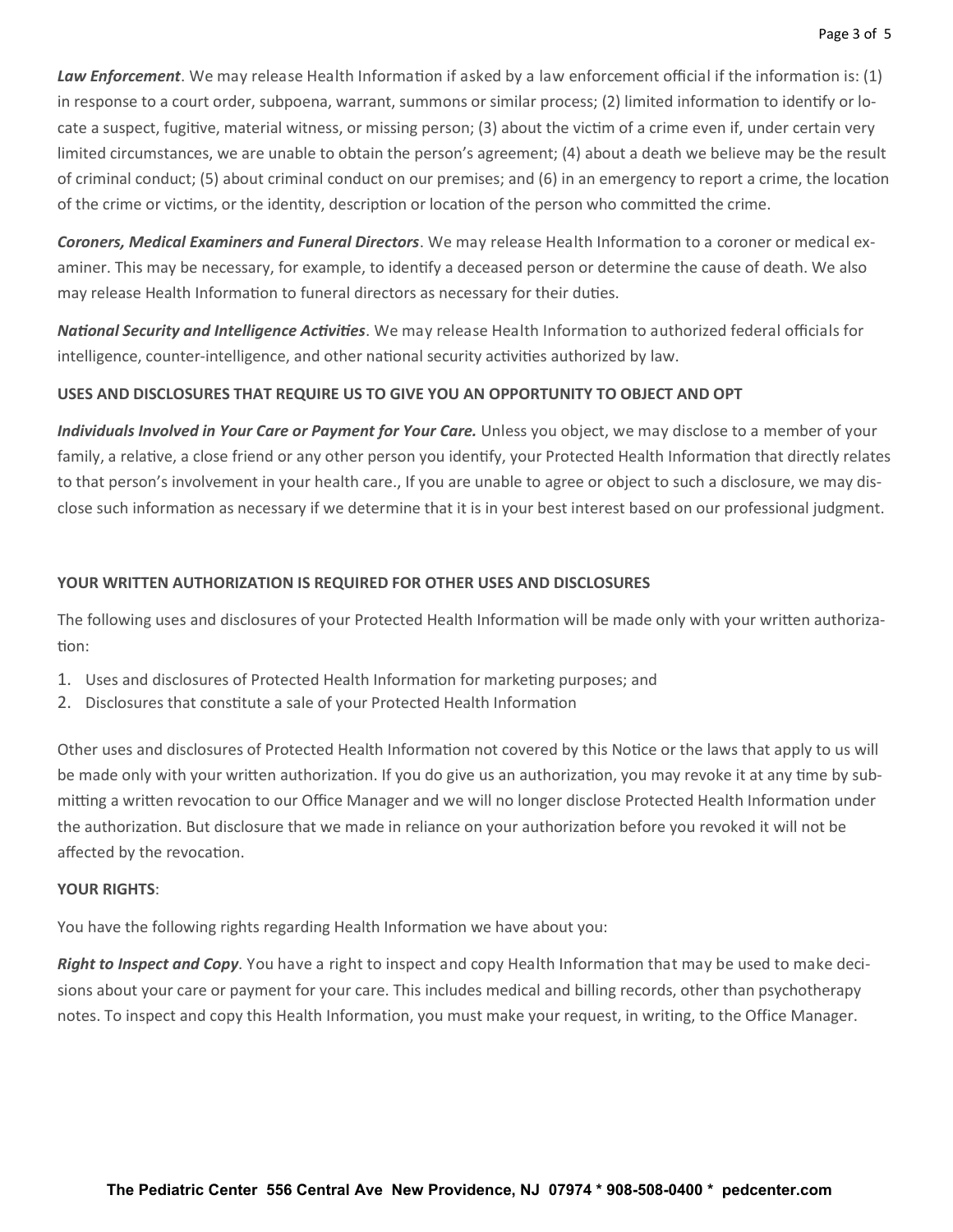We have up to 30 days to make your Protected Health Information available to you and we may charge you a reasonable fee for the costs of copying, mailing or other supplies associated with your request. We may not charge you a fee if you need the information for a claim for benefits under the Social Security Act or any other state of federal needsbased benefit program. We may deny your request in certain limited circumstances. If we do deny your request, you have the right to have the denial reviewed by a licensed healthcare professional who was not directly involved in the denial of your request, and we will comply with the outcome of the review.

*Right to an Electronic Copy of Electronic Medical Records.* If your Protected Health Information is maintained in an electronic format (known as an electronic medical record or an electronic health record), you have the right to request that an electronic copy of your record be given to you or transmitted to another individual or entity. We will make every effort to provide access to your Protected Health Information in the form or format you request, if it is readily producible in such form or format. If the Protected Health Information is not readily producible in the form or format you request your record will be provided in either our standard electronic format or if you do not want this form or format, a readable hard copy form. We may charge you a reasonable, cost-based fee for the labor associated with transmitting the electronic medical record.

*Right to Get Notice of a Breach.* You have the right to be notified upon a breach of any of your unsecured Protected Health Information.

*Right to Amend*. If you feel that Health Information we have is incorrect or incomplete, you may ask us to amend the information. You have the right to request an amendment for as long as the information is kept by or for our office. To request an amendment, you must make your request, in writing, to the Office Manager.

*Right to an Accounting of Disclosures*. You have the right to request a list of certain disclosures we made of Health Information for purposes other than treatment, payment and health care operations or for which you provided written authorization. To request an accounting of disclosures, you must make your request, in writing, to the Office Manager.

*Right to Request Restrictions*. You have the right to request a restriction or limitation on the Health Information we use or disclose for treatment, payment, or health care operations. You also have the right to request a limit on the Health Information we disclose to someone involved in your care or the payment for your care, like a family member or friend. To request a restriction, you must make your request, in writing, to the Office Manager. We are not required to agree to your request.

*Out-of-Pocket-Payments.* If you paid out-of-pocket (or in other words, you have requested that we not bill your health plan) in full for a specific item or service, you have the right to ask that your Protected Health Information with respect to that item or service not be disclosed to a health plan for purposes of payment or health care operations, and we will honor that request.

*Right to Request Confidential Communications*. You have the right to request that we communicate with you about medical matters in a certain way or at a certain location. For example, you can ask that we only contact you by mail or at work. To request confidential communications, you must make your request, in writing, to the Office Manager. We will accommodate reasonable requests.